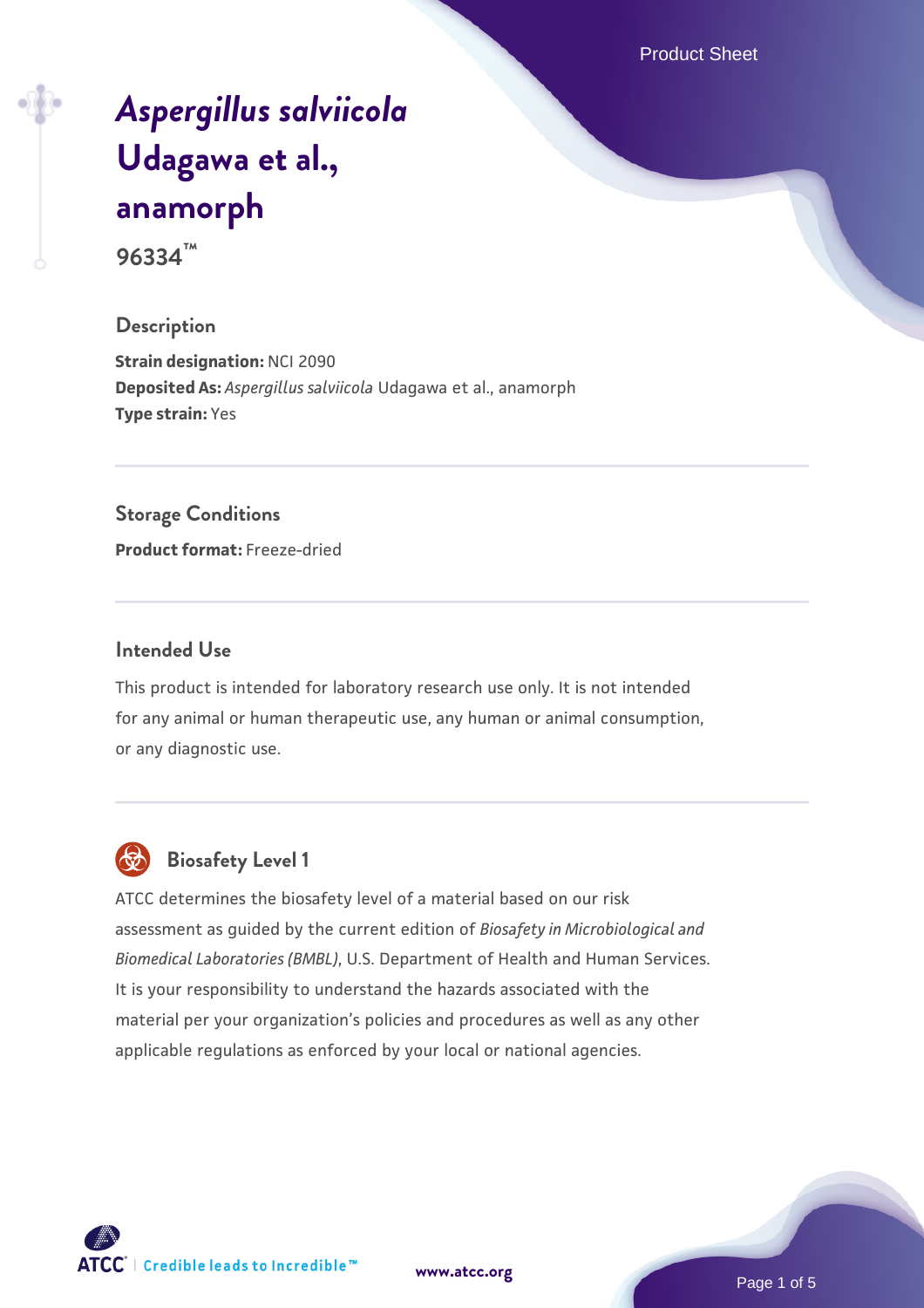ATCC highly recommends that appropriate personal protective equipment is always used when handling vials. For cultures that require storage in liquid nitrogen, it is important to note that some vials may leak when submersed in liquid nitrogen and will slowly fill with liquid nitrogen. Upon thawing, the conversion of the liquid nitrogen back to its gas phase may result in the vial exploding or blowing off its cap with dangerous force creating flying debris. Unless necessary, ATCC recommends that these cultures be stored in the vapor phase of liquid nitrogen rather than submersed in liquid nitrogen.

# **Certificate of Analysis**

For batch-specific test results, refer to the applicable certificate of analysis that can be found at www.atcc.org.

# **Growth Conditions**

**Medium:**  [ATCC Medium 325: Malt extract agar \(Blakeslee's formula\)](https://www.atcc.org/-/media/product-assets/documents/microbial-media-formulations/3/2/5/atcc-medium-325.pdf?rev=146ec77015184a96912232dcb12386f9) **Temperature:** 25°C

## **Material Citation**

If use of this material results in a scientific publication, please cite the material in the following manner: *Aspergillus salviicola* Udagawa et al., anamorph (ATCC 96334)

## **References**



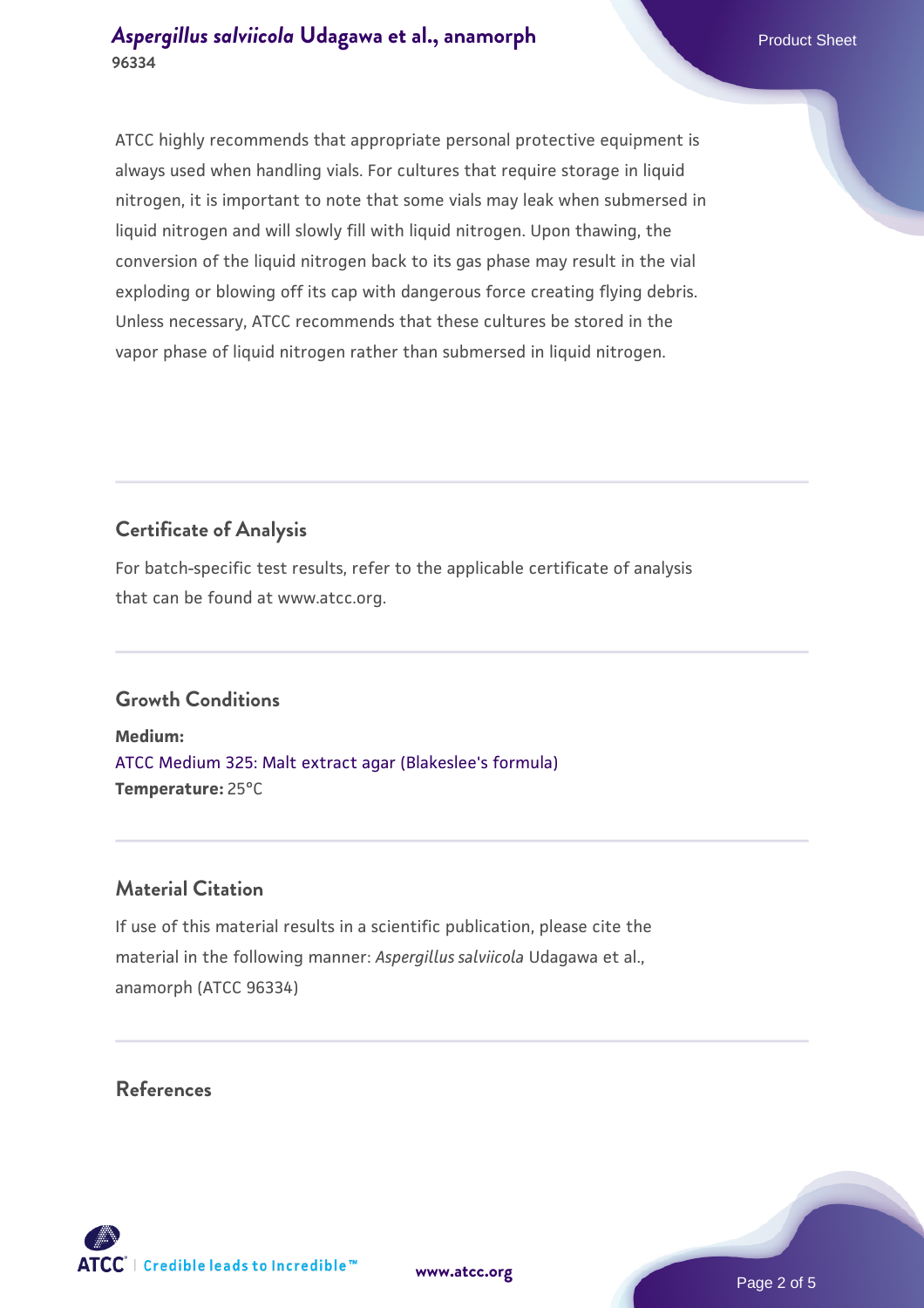References and other information relating to this material are available at www.atcc.org.

#### **Warranty**

The product is provided 'AS IS' and the viability of ATCC® products is warranted for 30 days from the date of shipment, provided that the customer has stored and handled the product according to the information included on the product information sheet, website, and Certificate of Analysis. For living cultures, ATCC lists the media formulation and reagents that have been found to be effective for the product. While other unspecified media and reagents may also produce satisfactory results, a change in the ATCC and/or depositor-recommended protocols may affect the recovery, growth, and/or function of the product. If an alternative medium formulation or reagent is used, the ATCC warranty for viability is no longer valid. Except as expressly set forth herein, no other warranties of any kind are provided, express or implied, including, but not limited to, any implied warranties of merchantability, fitness for a particular purpose, manufacture according to cGMP standards, typicality, safety, accuracy, and/or noninfringement.

## **Disclaimers**

This product is intended for laboratory research use only. It is not intended for any animal or human therapeutic use, any human or animal consumption, or any diagnostic use. Any proposed commercial use is prohibited without a license from ATCC.

While ATCC uses reasonable efforts to include accurate and up-to-date information on this product sheet, ATCC makes no warranties or representations as to its accuracy. Citations from scientific literature and patents are provided for informational purposes only. ATCC does not warrant

**[www.atcc.org](http://www.atcc.org)**



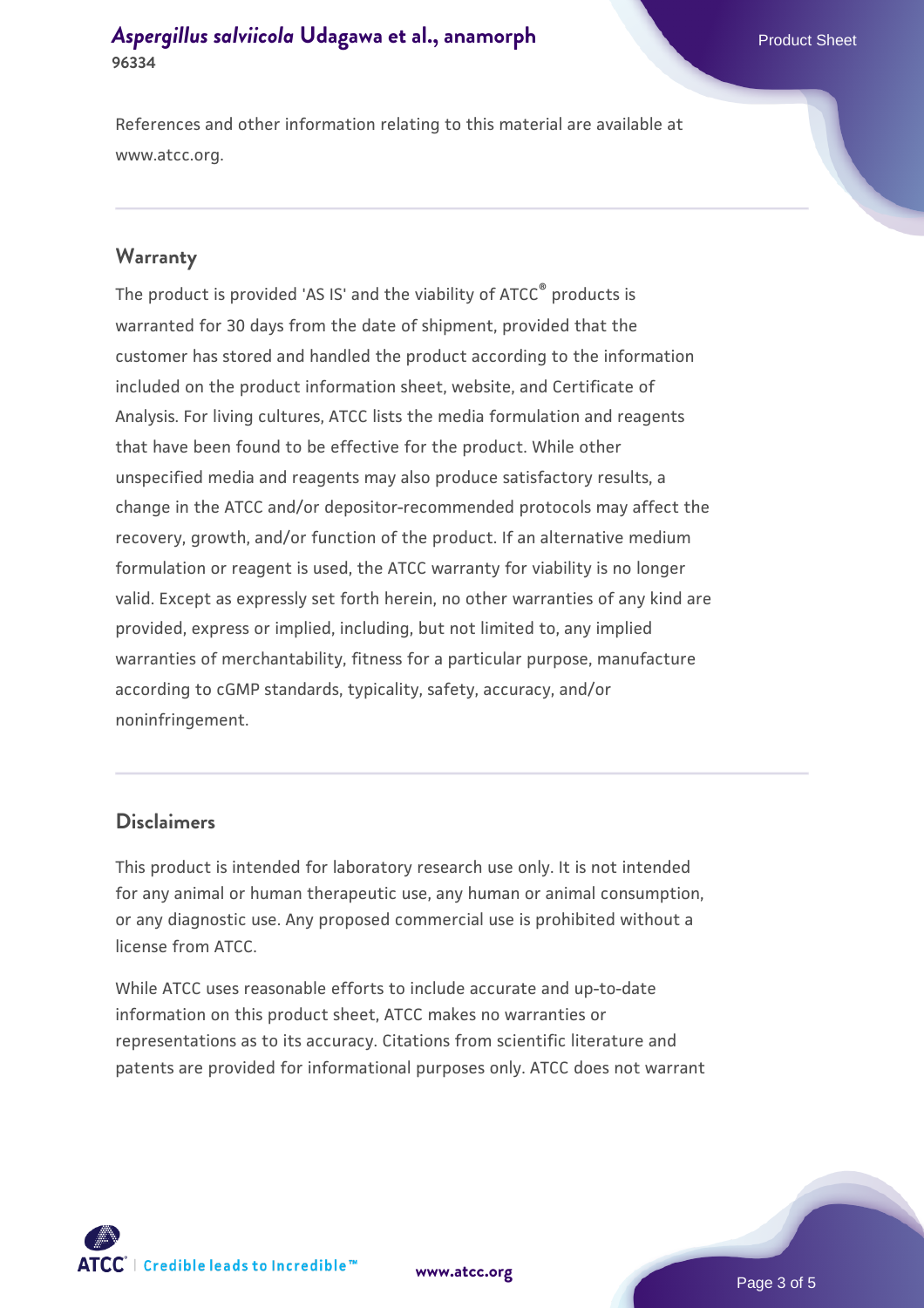that such information has been confirmed to be accurate or complete and the customer bears the sole responsibility of confirming the accuracy and completeness of any such information.

This product is sent on the condition that the customer is responsible for and assumes all risk and responsibility in connection with the receipt, handling, storage, disposal, and use of the ATCC product including without limitation taking all appropriate safety and handling precautions to minimize health or environmental risk. As a condition of receiving the material, the customer agrees that any activity undertaken with the ATCC product and any progeny or modifications will be conducted in compliance with all applicable laws, regulations, and guidelines. This product is provided 'AS IS' with no representations or warranties whatsoever except as expressly set forth herein and in no event shall ATCC, its parents, subsidiaries, directors, officers, agents, employees, assigns, successors, and affiliates be liable for indirect, special, incidental, or consequential damages of any kind in connection with or arising out of the customer's use of the product. While reasonable effort is made to ensure authenticity and reliability of materials on deposit, ATCC is not liable for damages arising from the misidentification or misrepresentation of such materials.

Please see the material transfer agreement (MTA) for further details regarding the use of this product. The MTA is available at www.atcc.org.

## **Copyright and Trademark Information**

© ATCC 2021. All rights reserved. ATCC is a registered trademark of the American Type Culture Collection.

## **Revision**

This information on this document was last updated on 2021-05-19

## **Contact Information**



**[www.atcc.org](http://www.atcc.org)**

Page 4 of 5